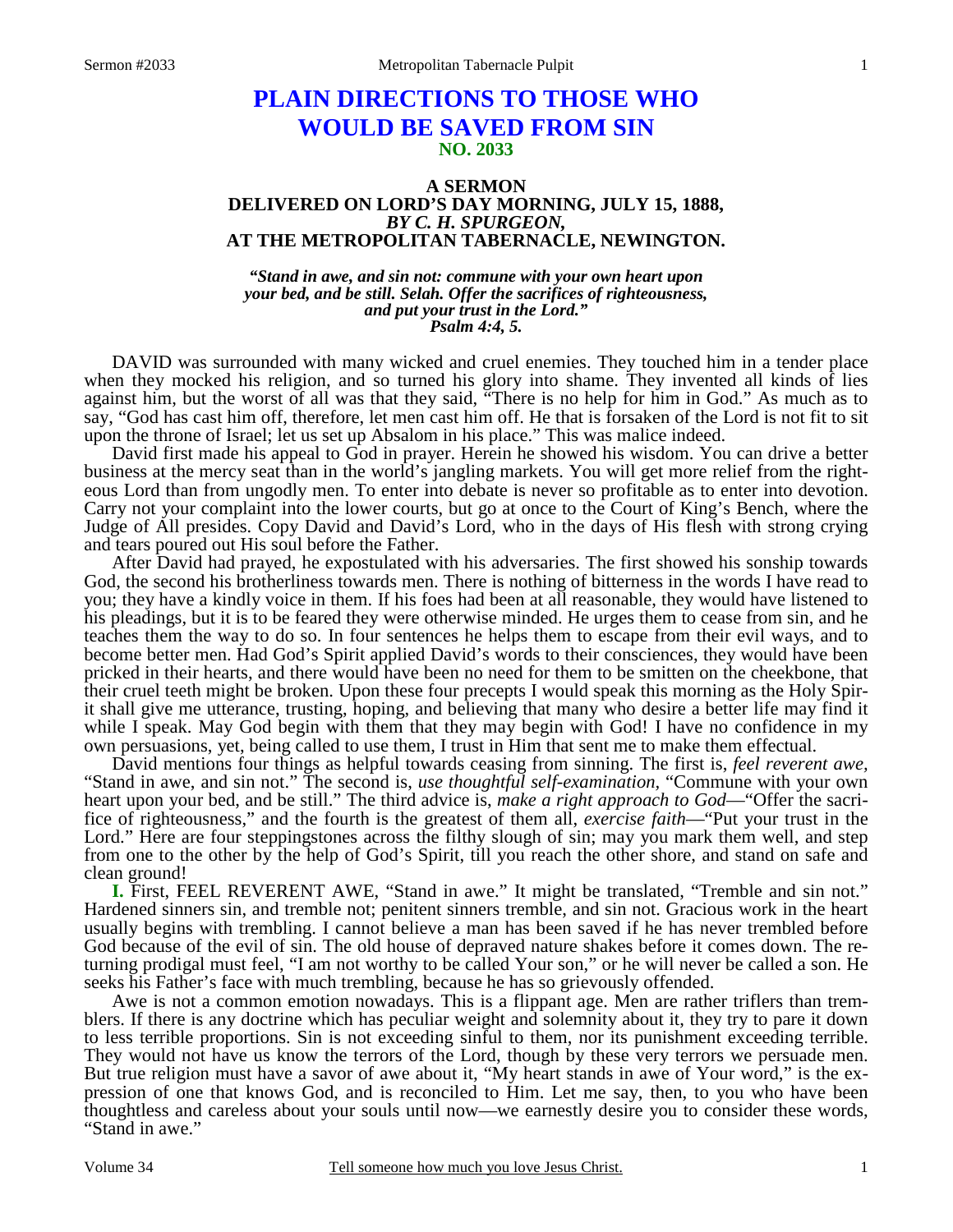Remember, *there is a God;* whatever you may desire, or others may declare, there is a God who made you, and in whose hand your breath is. There is a God that sits in heaven, who beholds all the sons of men, and however much you may dislike the thought, there He is, and there He ever will be, and you will have to deal with Him, and He with you, before long.

*God is everywhere present, at all times*. He has seen all your evil ways, and heard all your hard speeches. No night is so dark as to hide from His eye; no chamber so retired as to shut Him out. He has even read your thoughts and imaginations. He notes all, and forgets nothing. All things are ever present to Him; the days of your youth and the years of your manhood lie open before Him like a book. If men could but realize that God is there, how could they dare to sin before His very eyes? If at this moment anyone of my hearers who is without Christ could only be filled with this one thought; "You God see me," surely he would stand in awe, and at least desire to sin no more. Well may the preacher speak very solemnly when he feels that he is surrounded with God, and that God is within him as well as around him! Well may his hearer tremble if he feels that all his thoughts are at this moment read by God! Stand in awe, I pray you, of God, who is now filling this house, and is in your own houses. Will you sin in God's presence? Can you blaspheme Him to His face? Will you disobey Him while His eyes are fixed upon you? I pray you stand in awe of the eternal God, in whom you live, and move, and have your being!

Remember that this God, who is everywhere, and sees everything, *is your Judge*. He is pure and holy, and cannot bear iniquity. He is angry with the wicked every day, and will surely visit them for their transgressions. Every sinful act shall have its recompense of reward. Do not doubt it. The world is all in a tangle now, but there will be a day when the Lord will draw out a straight thread for each man. Today the wicked prosper, but God will turn their way upside down, and though the righteous are often under a cloud, He will bring forth their judgment as the noonday. Men respect an earthly judge, therefore, I pray you, stand in awe of the Judge of all the earth.

Do not forget also *that your God is almighty*. He has but to will it and the strongest of us would be crushed more easily than a moth. There is no escaping from the Lord; neither the heights of Carmel nor the depths of the sea could afford shelter for a fugitive from the Lord. Neither can any resist Him, for none have any power apart from Him. You have heard His thunder, and trembled at the bolts of His lightning; behold how dreadful God is in arms! How dare you sin against a God so great! Stand in awe. Even holy Job, when he came near to the Lord, exclaimed, "I have heard of You by the hearing of the ear: but now my eye sees You. Therefore I abhor myself, and repent in dust and ashes." How can you feel Him near and not be filled with awe?

Stand in awe of God because *He is infinitely good*. To me personally, some little time ago, the Lord drew very near in a most special and memorable providence. As I saw the hand of the Lord stretched out so marvelously, I felt my very flesh creep, not with alarm, but with a joyful awe of One who could work so tenderly and condescendingly for His tried servant. I knew that He was God by His marvelously gracious care over me, and nearness to my soul in adversity. Verily Jehovah is God, and a great King above all gods. He is to be had in reverence of them that are round about Him. I know now why Jacob said at Bethel, "How dreadful is this place! This is none other but the house of God, and this is the gate of heaven." He was filled with a holy dread and solemn awe because God had been so near. I therefore say to you—stand in awe of God, because He is infinitely great and good. The illustration which I quoted from my own personal experience, I could not withhold, because it is, even at this hour, one of the most vivid recollections of my life. God has dealt with me very graciously. Oh, His great goodness! A sense of it is overwhelming. We fear and tremble for all the goodness which the Lord makes to pass before us. Think of sin forgiven, of righteousness imputed, of spiritual life imparted, of that life preserved, supplied, nurtured. Think of providence with all mindful foresight, and abounding supplies. The love of God should make us reverent as angels, and humble as penitents. If the impudence of pride might dare to insult justice, yet it should scorn to injure love. There is forgiveness with God, that He may be feared; His grace, if not His glory, should command the reverence of the most obdurate hearts. I pray you stand in awe of God, and sin not. If thoughts of this kind could but dwell in men's minds, they would surely perceive that sin is a great wrong to the Lord, and they would flee from it, crying like Joseph, "How can I do this great wickedness, and sin against God?"

My dear hearers stand in awe in reference to *a future state*. You do not doubt the truth which the Holy Spirit has revealed, that when you die you will not cease to be. There will be a resurrection of the dead, both of the just and of the unjust, "for we must all appear before the judgment seat of Christ." Oh, that all persons would remember this wherever they go! I have heard of a soldier—I think he was employed in the survey of Palestine—who was in the valley of Jehoshaphat, outside Jerusalem, and some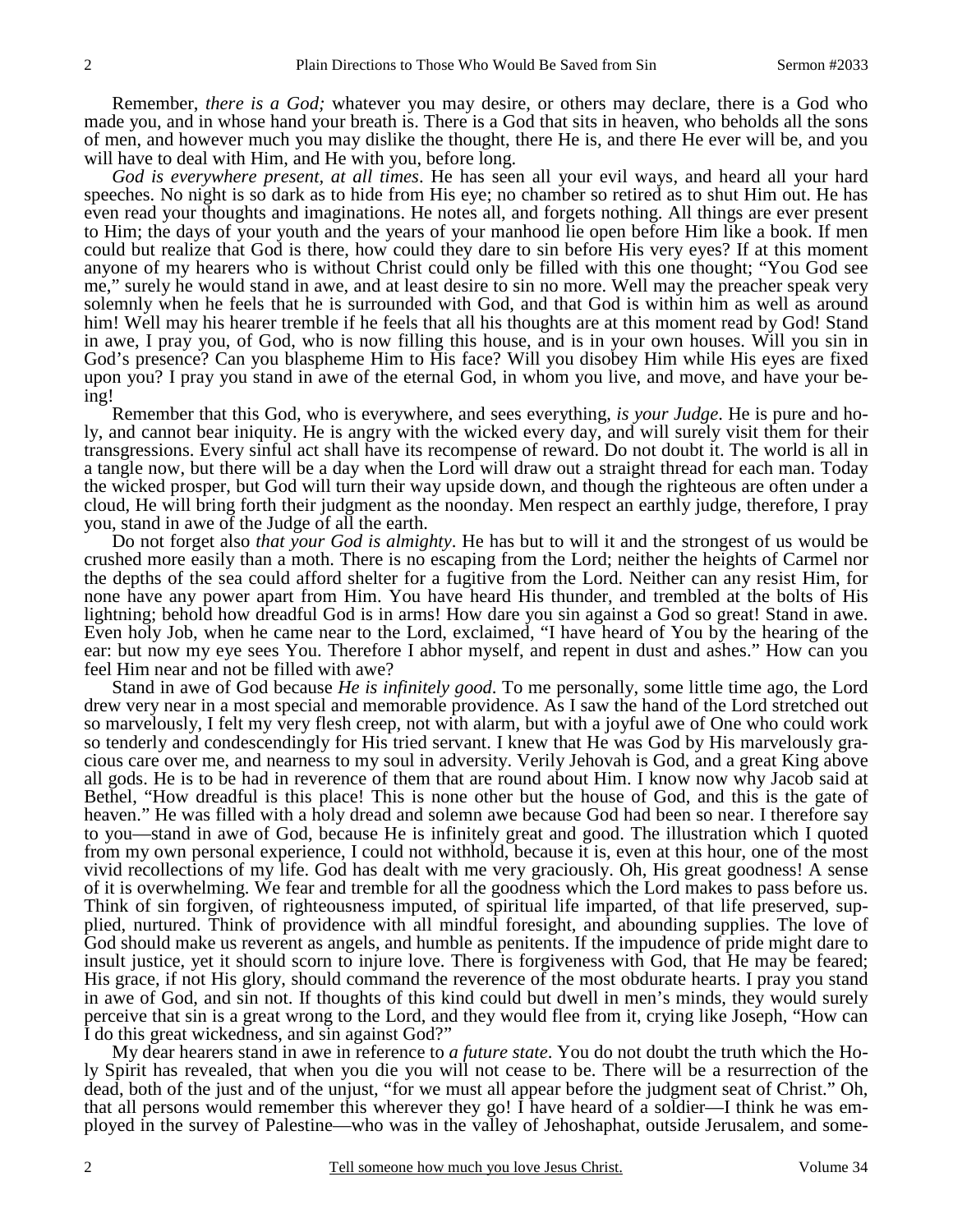one remarked that it was reported by some that this valley would be the scene of the last judgment, and in that place the multitudes would be gathered. The soldier, hearing this, said, "What a crowd there will be! I shall be there, and I will sit on this stone." He sat down to realize the scene, and his imagination acted so powerfully that he seemed to himself to be among the throng, and to behold the great white throne. He was seen to swoon, and fall to the ground. Do you wonder? If anyone of us could, in our inmost souls, behold that scene, should we not be overcome? I wish I could so speak this morning that some of you would picture that last tremendous day, for which all other days were made. Behold that *"dies irae,"* that day of wrath, that day when justice will sit upon the throne! Behold it by anticipation, for it will soon be upon you in very deed. As surely as you live, you will live again, and for every act on earth you must give an account in that last assize. Trifle not, for the Judge is at the door. We may hear His trumpets before this day is over. Let not this thought be driven from you; rather welcome it, and let it abide in your minds; if you were to think of nothing else for a time you might be justified, since it is of such overwhelming importance that you prepare for your final state. Shall a man live and never think of the end of life? Can a man think it wise to occupy himself with frivolities throughout the whole of his earthly existence? While he is shaping his eternal condition, will he do nothing else but sport? Will he never think of that day when his position shall be fixed by the verdict of the great Judge? O my dear hearers, do not forget that you have to live in a future state, and that you will see Him who died upon the cross, seated on the throne, in that day when all nations shall be gathered before Him, and He shall divide them, the one from the other, as the shepherd divides the sheep from the goats. May the thought of the eternal reward also rest on your minds! Hear you, even now, that word of the King to the righteous—"Come, you blessed of My Father, inherit the kingdom prepared for you from the foundation of the world." Hear, also, that dread sentence to those on his left hand, "Depart from Me, you cursed, into everlasting fire, prepared for the devil and his angels." Oh, think of these things, and "stand in awe, and sin not"! This awe is one of the strongest moral disinfectants; use it largely. There is no fear of your having too much of it. He that has no fear of God before his eyes sins with a high hand, but awe of the Lord leads to purity of life.

**II.** In the second place, David admonished the ungodly to practice THOUGHTFUL SELF-EXAMINATION. "Commune with your own heart upon your bed and be still."

I am not trying, my dear hearer, to preach a sermon this morning, but I am longing to take you by the hand, and to lead you in the right way. I pray the Holy Spirit to make you willing to follow my gentle guidance. My dear friend, you are now asked to *think about yourself*—"commune with your own heart." When once men choose the way of evil, they run in it with their eyes shut. They do not wish to consider; it is easier to go blindly on. They will think about their worldly concerns, their profits and losses, their pleasures and amusements, but they refuse seriously to consider their condition before God. O my friend, think of what you are, and where you are, what you have done, what you are doing, what it will all lead to! Are you such a fool that you will not consider? Then put on the cap and bells, and wear a jester's suit, and take to your proper trade. And yet, even if you were a merry-andrew, it would become you sometimes to be wise as well as merry, and to take a look into the future, lest you have to take a leap in the dark at last.

*Especially think of the state of your heart*. This is the vital point. Are you right with God? Do you serve your Maker? Have you truly repented of former sin? Have you fled to Christ as your refuge? Have you been born again? Are you the subject of sanctifying grace? "Commune with your own heart" upon these essential points. He that would have his face clean must look in a glass to see his spots, and he that would have his heart clean must gaze into the mirror of God's Word, that he may discover his secret faults. Your heart may be diseased while your cheek seems ruddy with health. Look within you, man, and be not deceived as to the fountain of your being. Have you really passed from death to life? Does the Spirit of the God of a truth dwell in you? Such questions as these are all-important; I pray you answer them as before the living God, without partiality or negligence.

*Think by yourself,* alone and in quiet. Oh, how I wish I could induce you to spend an hour or two closeted with yourself! "Commune with your own heart upon your bed,"—at that time when companions are out of the way, when the jest is silenced, and the common talk is hushed. Get by yourself, when you think of yourself, or it will be an impossible task. Choose the hour of night, when all is still around you, and darkness lends its solemnity. You can forego a little natural sleep, if thereby you may be aroused from the sleep of spiritual death. The bed and sleep are instructive emblems of the grave and death; they may aid you in the serious work of examining your hearts. Remember that as you put off your clothes and go to your bed, so you must put off your body and quit the scene of life's activities. Are you ready for that undressing? Make your bed the place of your contrition, even as David did when he said, "All the night make I my bed to swim." The earth outside has its dews, let your heart have its tears.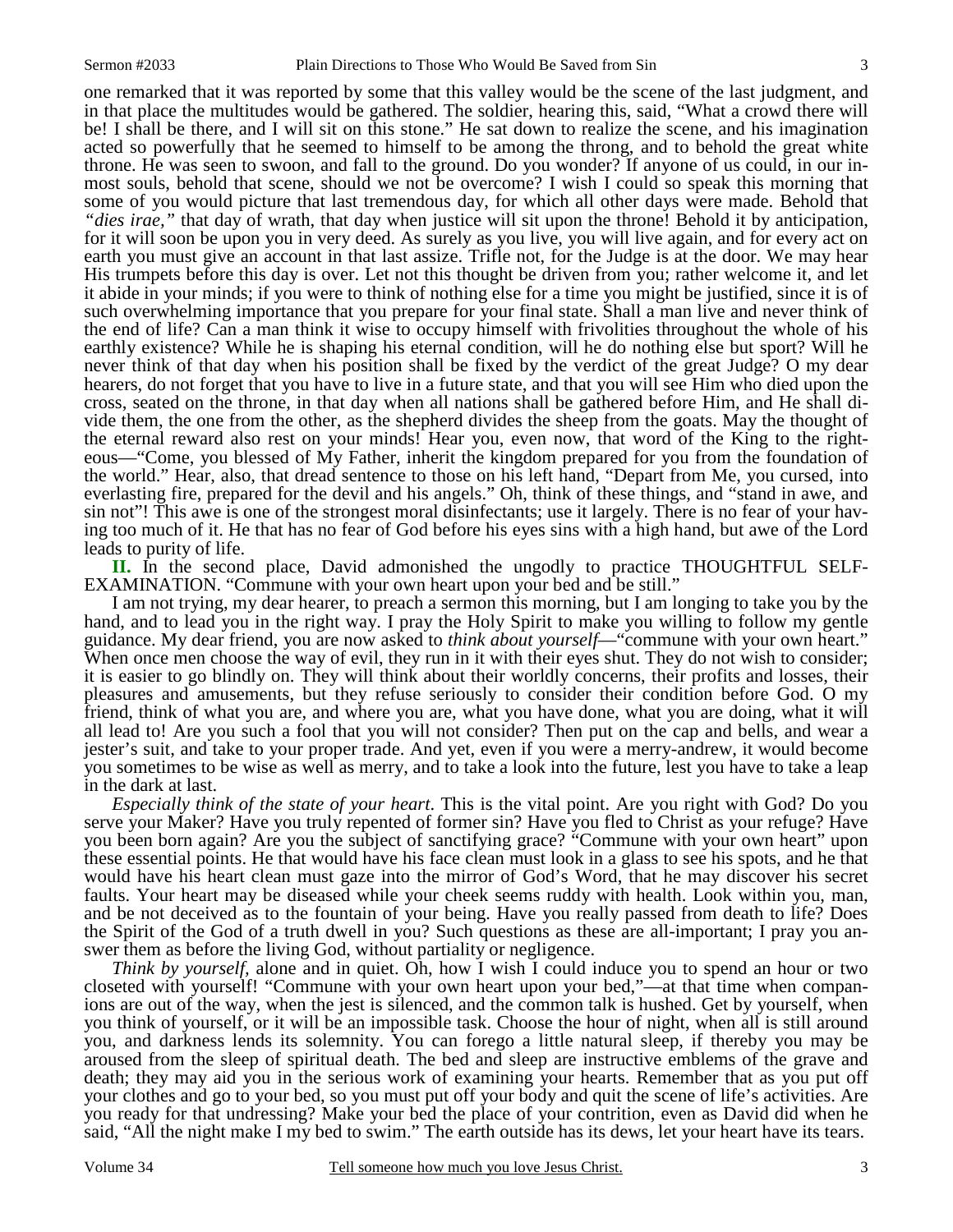Think by yourself, of yourself, and then *think for yourself*. You have been carried away by your companions; you have tried to think as they think. The general opinion of the age may have influenced you towards indifference. With a family round about you, you have looked at things too much in the light of business and personal benefit, but all this it will be wise to lay aside. As you will have to die alone, and to put in a personal appearance at the judgment seat of Christ, it will be prudent to divest yourself of your surroundings, and "commune with your own heart." I commend this text most heartily to your immediate practice. If you are unsaved—think rather than sleep. The tendency of most men with regard to eternal things is to go to sleep, and let matters drift; I pray you do not so. I dare not let you take your rest while all is wrong with you. Sleep, if you like, in a house that is on fire; sleep, if you like, in a ship that is settling down, and rapidly sinking, but I charge you do not sleep while you are an unforgiven man, and your soul is nearing the eternal woe; "Commune with your own heart upon your bed," use your bed for seeking instead of sleeping. I remember the time when I dared not go to sleep, for fear I might wake up in hell. Many when under conviction of sin have at length resolved not to sleep until they found Christ. I wish that some such feeling as that would steal over you at this moment.

Keep on thinking *till you come to be still*. "Commune with your own heart upon your bed, *and be still."* Do you know what that means? There comes a time with men whom God is saving that all grows quiet within them. Their old pleasures and desires are hushed, the voice of the outside world is still, and they hear in the silence of their souls "the still small voice" of conscience. Oh, that you were at this moment still enough to hear that warning note! Memory also commences her rehearsals; it tells of the past, and brings forgotten things before the soul. Oh, that all of you would remember and think yourselves that God requires that which is past. Best of all, God speaks in the soul. It was at night, when young Samuel was on his bed that the Lord said to him, "Samuel, Samuel," and it is when the heart at last has grown still that God's voice of mercy is heard calling to the man by name. Oh, that in such a case you may have grace to answer, "Speak, Lord, for Your servant hears"!

I beseech you; give yourselves space for thought, before thought becomes the worm of eternal misery to you. Remember, before you hear that voice from heaven which spoke to the rich man in hell, and said to him, "Son, remember." You slaves of fashion and frivolity, think, I pray you! You serfs of daily money-grubbing, rest a while, and hear what God the Lord shall speak to you! You can hardly hear the great bell of St. Paul's when the traffic is thundering around, but it sounds solemnly in the stillness of night. We who live in the more remote suburbs hear Big Ben of Westminster at night, but we seldom note it amid the stir and noise of the day. Do give an opportunity for the eternal voices to pierce the clamors of the hour. Do, for God's sake, and for your soul's sake, hear what wisdom teaches concerning everlasting things! O Lord, give grace to my dear hearers, that they may consider their ways, and turn unto Your statutes!

**III.** Very briefly, let us note that David gives a third piece of advice, which in essence means AP-PROACH UNTO GOD ARIGHT—"Offer the sacrifices of righteousness."

Now, I do not quite know what David himself may have intended by it, but this is how I interpret it. Come to God; come to God in His own way; come as Israel came to the Tabernacle in the wilderness, bringing their sacrifices with them.

When they brought their sacrifices, the first thing they did was to lay their hand on the victim, and *make a confession of sin*. Come, then, with broken and contrite hearts unto the Lord. "The sacrifices of God are a broken spirit." Own your shortcomings and transgressions. Do not cloak or excuse your sins. Get to your chamber, and tell the Lord what you have done. Pour out your hearts before Him; turn them upside down, as it were, and let all flow out, even to the dregs. Confess your pride and unbelief, your Sabbath-breaking, your dishonesty, your falsehood, your disobedience to parents, your every breach of the divine law, whatsoever you have done amiss, confess it before Him, and thus go to Him in the only way in which He can receive you, even as sinners owning your guilt.

Go also to the Lord with gracious desires to be rid of sin. Entreat reconciliation, saying, "I would no longer be what I have been. I throw down the weapons of my rebellion, I pluck out the plumes of my pride; O Lord, I stand before You, guilty, and I pray You forgive me, and then rid me of the tyrant evils which now rule me so terribly! Oh, that I may sin no more! If I have been a drunkard, help me from this day to relinquish the intoxicating cup; if I have been a swearer, wash out my mouth; may I, henceforth, speak nothing but that which will be acceptable to You! If I have been unchaste, cleanse my mind, that I may keep my body pure!" In this way come to God with contrite hearts. How much do I long that you may draw near to God with true repentance and hearty resolves to conquer sin!

The main thing, however, is to bring unto the Lord *the offering which He has divinely appointed and provided.* You know what that is. There is one sacrifice of righteousness without which you cannot be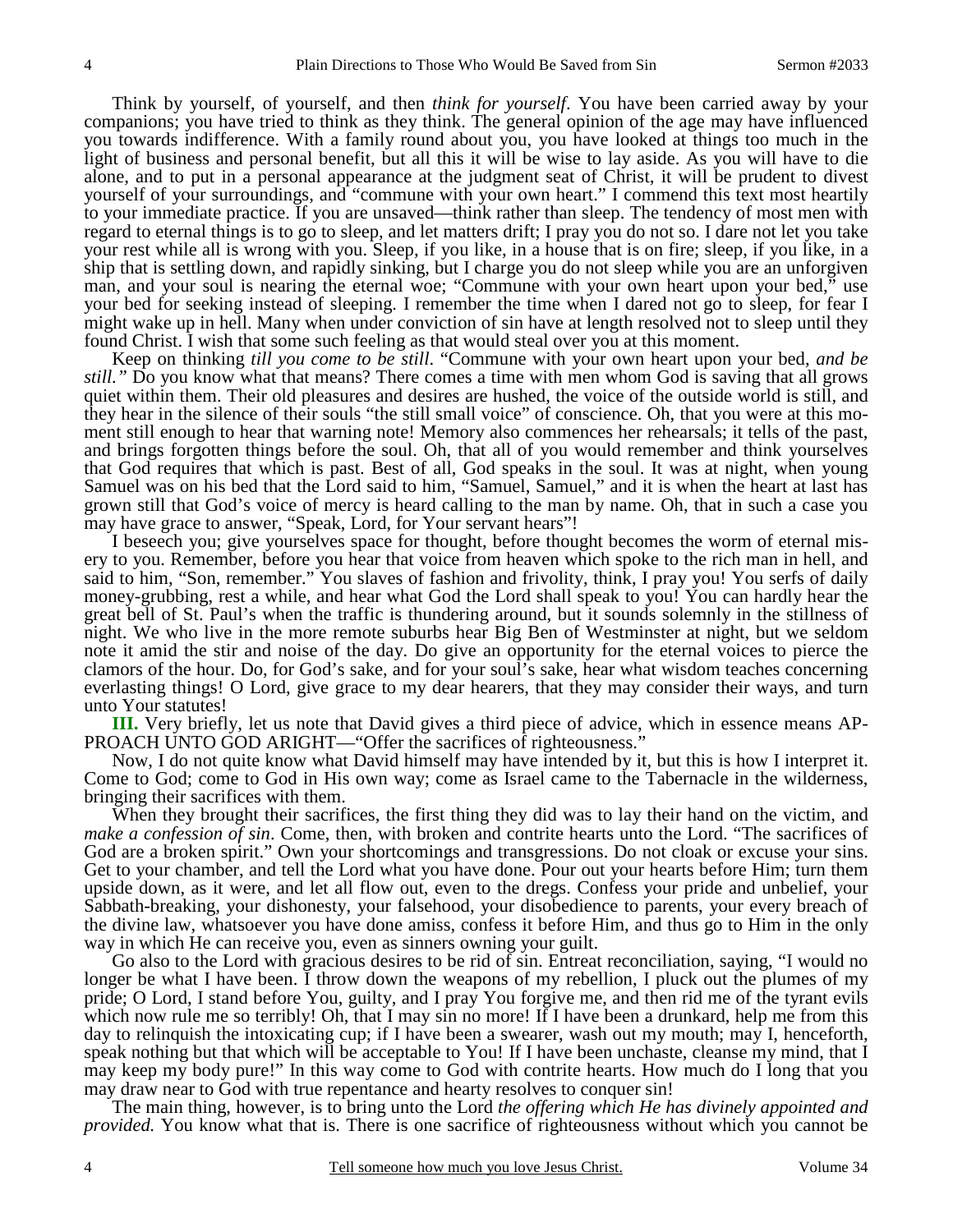accepted. Come to God by faith in Jesus Christ, plead the precious blood of atonement, and say, "My Lord, for His dear sake who died upon the tree, receive Your wanderer, and now be pleased to grant me that repentance and remission of sins which He is exalted to give." My hearers, am I talking so as to reach your hearts? If not, I do not want to talk any longer. I had far rather be silent lest I minister to your condemnation. Hearts that have forgotten your Lord till now, oh, may His Spirit constrain you to return to Him this day through the sacrifice of Jesus! If you come through Christ, you will never be cast out. The Father will receive any sinner that pleads the name of Jesus, and Jesus is willing that you should plead His name. He died on purpose to be the propitiation for our sins; God grant that you may accept Him as such!

Come to your God; this is the great necessity of the hour. Say, "I will arise, and go to my Father." If the prodigal had said, "I will arise, and go to my brother," he would have made a great mistake, for the elder brother would have shut the door in his face. Even if his brother had been of a kinder sort, he could not have forgiven the transgressor; his father alone could do that. Come, then, to your God with earnest prayer; for it prevails with heaven. Come also with humble praise, for it is much that you are yet alive, and not yet cast into the pit. Come to your God and Father, with the resolve henceforth to render Him your life's service, saying, "O Lord our God, other lords beside You have had dominion over us, but by You only will we make mention of Your name!"

**IV.** I must now close with the fourth point, which is, in some respects, the most important of all; EXERCISE FAITH. When holy awe and thoughtful self-communion have led us to seek the Lord, then we are prepared for the great precept which follows. It is the command of the gospel in its Old Testament form, "Put your trust in the Lord." In whom should a man trust but in his God? It may seem reasonable to trust our fellow creature, but, alas! Man is a frail thing, and to lean upon him ensures a fall; it is, therefore, unreasonable to trust in the creature, but to rely upon the Creator is the dictate of pure reason. May God, the Holy Spirit, lead you at once to a childlike faith in our faithful God!

"Put your trust in the Lord." First, *trust Him as willing to receive you,* to forgive you, to accept you, and to bless you. Are you despairing? Do you say, "There is no hope"? "Put your trust in the Lord." Are you saying, "I am without strength, and, therefore, cannot be saved"? Why not? "Put your trust in the Lord." Does the evil one say that God will not receive you? "Put your trust in the Lord," who is infinitely gracious, and full of compassion. He says, "As I live, says the Lord God, I have no pleasure in the death of the wicked, but that the wicked turn from his way and live." Surely, you may trust in Him whose mercy endures forever.

Especially *trust in the Lord as He reveals Himself in the person of His Son Jesus Christ*. In Him you see love written out in capital letters. "Put your trust in the Lord" as having provided the one sacrifice for sin, whereby He has put away forever all the sins of those who believe in Him. God is just, and the justifier of him that believes. Believe that the precious blood can make you whiter than snow, scarlet sinner as you are. Come with that daring trust which ventures all upon the bare promise of a faithful God. Say, "I will go in unto the King, and if I perish I perish." If you do not trust in Christ, you must be lost, therefore come and try the divine way of salvation. The Lord Jesus is God's unspeakable gift, freely bestowed on all who by faith receive Him. Dare to grasp what God holds out to you as the one hope of your spirit. Put your trust in the Lord, I beseech you. By His agony and bloody sweat, by His cross and passion, by His precious death and burial, by His glorious resurrection and ascension, I entreat you to trust in the Son of God, who has once appeared to put away sin by the sacrifice of Himself.

Trust in the Lord, next, *that by the work of His Holy Spirit He can renew you*. The glorious Lord, who made the world out of nothing, can make something out of you yet. If you are given to anger, the Holy Spirit can make you calm and loving. If you have been defiled with impurity, He can make you pure in heart. If you have been groveling, He can elevate you. I may be addressing a forlorn man, who thinks that nothing can be made of him. I tell you, you have no idea what God can do with you. He can put heavenly treasure in earthen vessels. He can set you at last among the heavenly choristers, that your voice, sweeter than that of angels, may be heard among their everlasting symphonies. He will even here put you among the children, and set you with the princes of His people. Believe that the Holy Spirit can create you anew, can raise you from your dead condition, and can make you perfect in every good work to do His will. Put your trust in the Lord for this.

In short, "Put your trust in the Lord" *for everything*. Poor sinner, when you begin to trust God, you will look to Him mainly to put away your sin, but when that gift is received, you may go on to trust Him about all your affairs. You may look to Him concerning your poverty, your sickness, your bereavements, your children, your business; you may trust Him for time, and trust Him for eternity; trust Him about little things, trust Him about great things. Once under the shadow of His wings you are covered alto-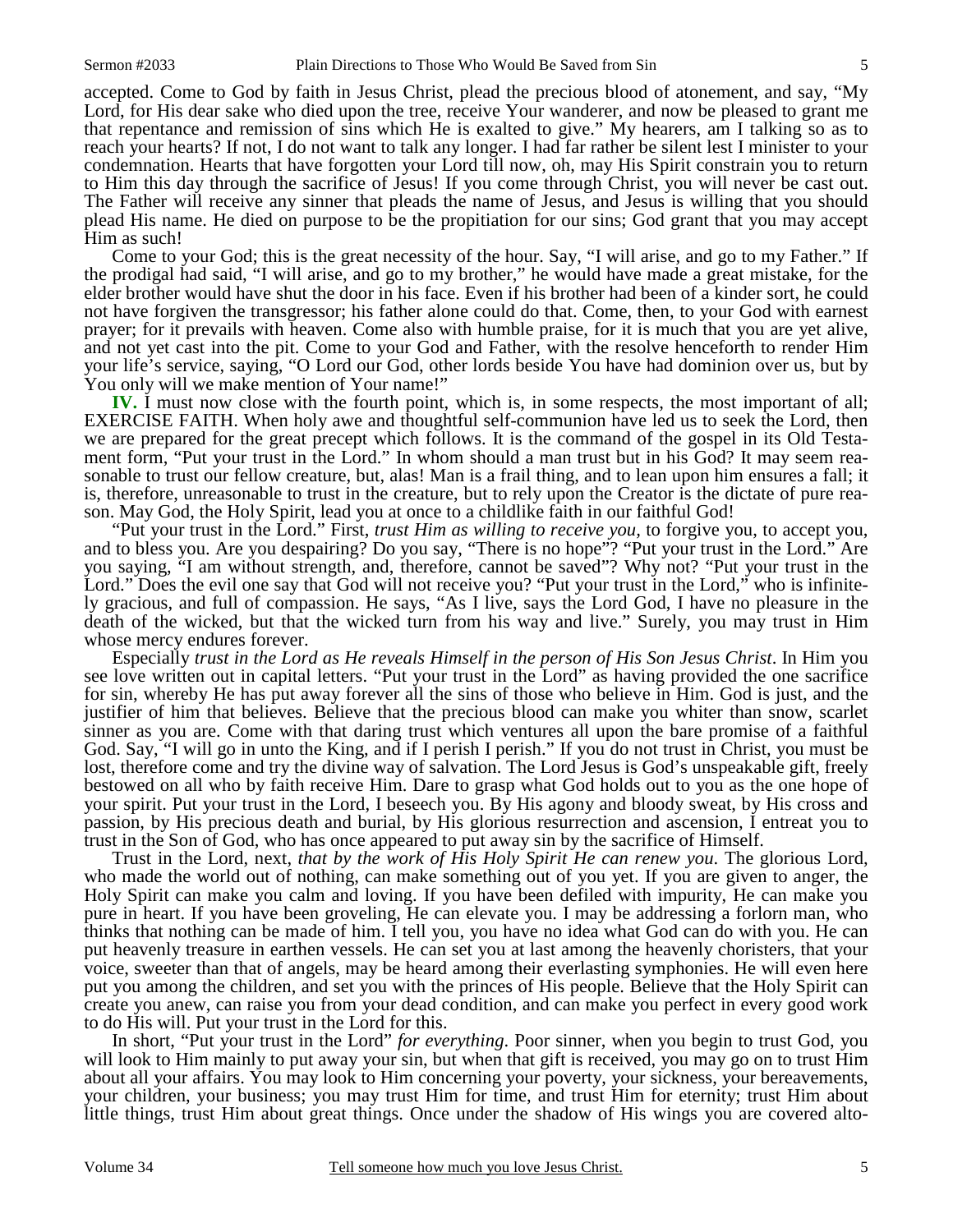gether, nothing is left out in the cold. To trust in God is to be your perpetual business, "For the just shall live by faith."

My closing theme is this—it has been asserted by certain of the modern school that we preach up salvation by a simple intellectual operation—salvation by merely believing a certain doctrinal statement. This is their way of stating, or mis-stating, justification by faith, which we do assuredly preach, and preach most distinctly and confidently. We are not responsible for their caricatures of our teaching, but we would be moved thereby to be more and more explicit. As far as faith is an intellectual operation, it is simple enough, but simple faith is no trifle. Fire is a simple element, but it has a measureless power. Connected with faith there are forces of the mightiest kind for influencing character and purifying life. Faith is the surest of all sin-killers; in fact, its tendency is to extirpate sin. The moral and spiritual change which accompanies faith, and grows out of it, is of the most remarkable kind. Faith's work in the soul is something to be wondered at, and to be admired to all eternity.

For, mark, when a man believes in the Lord Jesus Christ, when he believes that Jesus so died for him that he is effectually redeemed, when he believes that the Lord Jesus has cleansed him, and that he is saved, the result upon his heart and life cannot be common-place. So divine a persuasion, operates upon his whole nature. *He is filled with adoring gratitude,* and that gratitude breeds an *intense love,* which fervent love sets itself to work for the glory of God by the purification of the soul for sin. "My Jesus died because of my sin," says the pardoned sinner, "therefore no sin shall abide in my heart. Away, O sin! Away, forever." Some favorite sin cries, "Let me lodge within you," but he cries, "It cannot be, for I love Jesus." Sin slew our Savior; how can we be on friendly terms with it? We hate it with perfect hatred. Sin pleads, "Is it not a little one?" But the grateful heart sees great evil in a little sin, since the great Father abhors all iniquity. If the little sin was not the spear which pierced the Lord, it helped to make the crown of thorns which tore His blessed brow, and therefore away with it, away with it—

*"The dearest idol I have known, Whatever that idol be, Help me to tear it from its throne, And worship only Thee."* 

Nothing creates more indignation and revenge against sin than a grateful sense of "free grace and dying love." Surely this is no mean help towards moral purification.

Faith in God is effective for the noblest ends upon the soul because *it elevates the mind*. The man who is hoping to be saved by his own works and efforts begins on earth and ends there, but the habit of looking up to God is in itself a blessing. It is something to have learned to look beyond this dunghill of fallen humanity, in which no one will ever find a pearl. It is something, I say, to wait upon God because your expectation is from Him. Trust in the sacred Trinity teaches us to be familiar with higher and better things than we can find in ourselves, or in this poor world. A hold of heaven is a help towards drawing us there. I find that those who do not put their trust in the Lord are by no means spiritual men, nor men whose conversation is in heaven, but the faith which they despise puts our foot on that ladder the top of which reaches up to God.

Faith in God *brings new ideas of God's demands*. When we do not know God, we read His law, and judge it to be harsh. "This is too strict; this is too holy. How can we obey this hard law?" But when we have faith in God, we correct our estimate, and judge that these laws of our heavenly Father are all meant for our good. He only forbids what would harm us, and He only commands what is most truly for our benefit. By faith we look upon the law as a loving directory—a chart of life's voyage showing what channel to follow, and what rock to avoid. "His commandments are not grievous." He takes from us no real pleasure, and imposes no crushing burden. To form so much better an estimate of God's law is a great moral change, is it not? Must it not greatly affect the man's behavior?

The man who puts his trust in the Lord *sees the pleasures of sin in a new light,* for he sees the evil which follows them, by noting the agonies which they brought upon our Lord, when He bore our sins in His own body on the tree. Without faith a man says to himself, "This sin is a very pleasant thing, why should I not enjoy it? Surely I may eat this fruit, which looks so charming, and is so much to be desired." The flesh sees honey in the drink, but faith at once perceives that there is poison in the cup. Faith spies the snake in the grass, and gives warning of it. Faith remembers death, judgment, the great reward, the just punishment, and that dread word—eternity! Faith sees the end as well as the beginning. Faith, while the feast is going on, reminds the revelers of the reckoning. Faith feels that she cannot buy the transient joys of earth at the countless cost of an immortal soul. "What shall it profit a man if he gain the whole world, and lose his own soul? Or what shall a man give in exchange for his soul?"

*Faith destroys the power of temptation*. When Satan says, "You are in trouble, and here is an easy way of escape; only do a little wrong and you will get a great good." "No," says faith, "it is God's busi-

6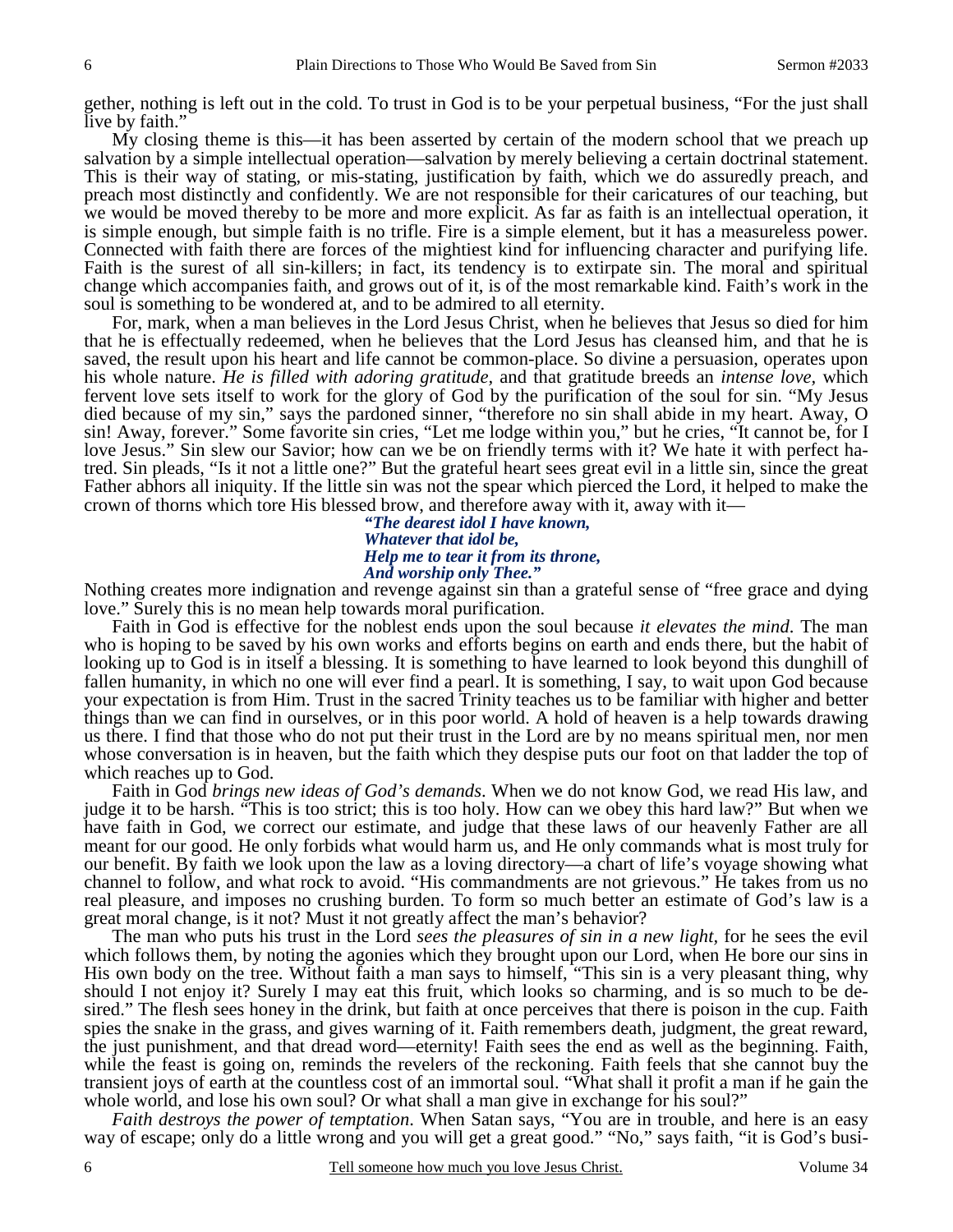ness to get me out of my trouble, and I will not go to the devil for his aid." "Ah," says Satan, "everybody else does so!" Faith answers, "I have to do with nobody but God, and that which is right." Ah, brethren! If Satan should offer us all the kingdoms of this world if we would do his bidding, true faith would baffle him by saying, "What can you offer me? I have all these things already, for all things are mine in Christ Jesus my Lord." When faith is in its true place, covering the believer, all the wicked suggestions of the evil one are caught upon it and quenched by it, like fiery darts which fall upon a shield. We are preserved from temptation by the buckler of faith.

*Moreover, faith is always attended with a new nature.* That is a point never to be forgotten. No man has faith in God of a true kind unless he has been born again. Faith in God is one of the first indications of regeneration. Now, if you have a new and holy nature, you are no longer moved towards sinful objects as you were before. The things that you once loved you now hate, and, therefore, you will not run after them. You can hardly understand it, but so it is that your thoughts and tastes are totally changed. You long for that very holiness which once it was irksome to hear of, and you loathe those very pursuits which were once your delights. When the Lord renews us it is not half done; it is a total and radical change. If there were no work of the Holy Spirit connected with faith, and if faith were nothing more than human assent to truth, we might be blameworthy for preaching salvation through it, but since faith leads the van in the graces of the Spirit of God, and turns the rudder of the soul, we are more and more concerned to place faith where God places it, and we say without hesitation, "Believe on the Lord Jesus Christ, and you shall be saved." Remember you will thus be saved from the power of sin and from the practice of sin by being saved from the love of sin. O brothers and sisters, I am not afraid to preach to you justification by faith alone! Look to Jesus and live! I would bid the sinner come to Jesus just as he is, and take Him to be his complete salvation. We do not preach to you the hope of going to heaven, and yet keeping your sins; indeed, till sin is stopped, there can be no heaven. Our Lord Jesus has opened a hospital, and into it He receives all manner of sick folk, yet He does not receive them that they may continue sick, but that He may heal them, and make them whole. He receives the sinful that He may make them holy. He saves men by changing their natures, and infusing into them a heavenly life. Come, then, you leprous in heart, come you to Him whose touch can make you clean! Come, you with withered limbs, incapable of holy exercise; He can, with a word, restore you! Come here, you blind, for He will give you sight! Yes, rise, you dead, for He shall give you life! Repentance and remission are twin gifts which He is exalted to bestow. Come you now to Him, and receive out of His fullness!

The thought of death is constantly forced upon me by the largeness of this congregation, and the fact that there seldom passes a week but what some one among you is taken away. Soon your bodies will lie beneath the greensward, and your souls will be in the eternal state. In due time you will stand where your past will be revived, for the books shall be opened, and you will be judged out of the things which are written in those books. What a record you have written within the Book of remembrance, to be read aloud in that day! Oh, you ungodly ones, what will you do then? Christ-rejecting sinner, how will you bear to hear those items read before the assembled world? If from this pulpit I were to read out certain incidents of your past lives, I do not suppose you would get up to go out, for that would convict you, but you would want to go very badly. How, then, will you endure to have your sins laid bare by the hand of God, while every eye beholds them? How will you bear that shame and everlasting contempt which will be the result of your true character being blazoned abroad? How infinitely good it will be if all your past offenses shall be blotted out! How joyful to be wholly absolved by the Lord of pardons! If by believing in Christ Jesus you receive a change of nature, and live a different life, and stand at the last day accepted in the Beloved, what bliss it will be! What joy will be yours when Jesus comes, when His smile shall light up the universe, and when He shall acknowledge you before the angels of God! You were with Him in His humiliation, you shall be with Him in His exaltation; you loved Him and served Him here below, you shall sit upon His throne, and reign with Him forever and ever. Ah! Then, whatever little you may have suffered for His sake will be as nothing in comparison with the exceeding weight of glory. Whatever struggling of heart and pain of soul you felt in escaping from the sin which enthralled you will be your joy when the result is seen in your eternal perfection. The bliss of beholding the face of our Beloved will be heaven enough for us. Even now I feel eager to quit this feeble body at the bare thought of being with the Bridegroom of my soul—

*"My eyes shall see Him in that day, The God that died for me; And all my rising bones shall say, Lord, who is like to Thee?"* 

May you and I, behold our Redeemer when He shall stand in the latter day upon the earth! Amen.